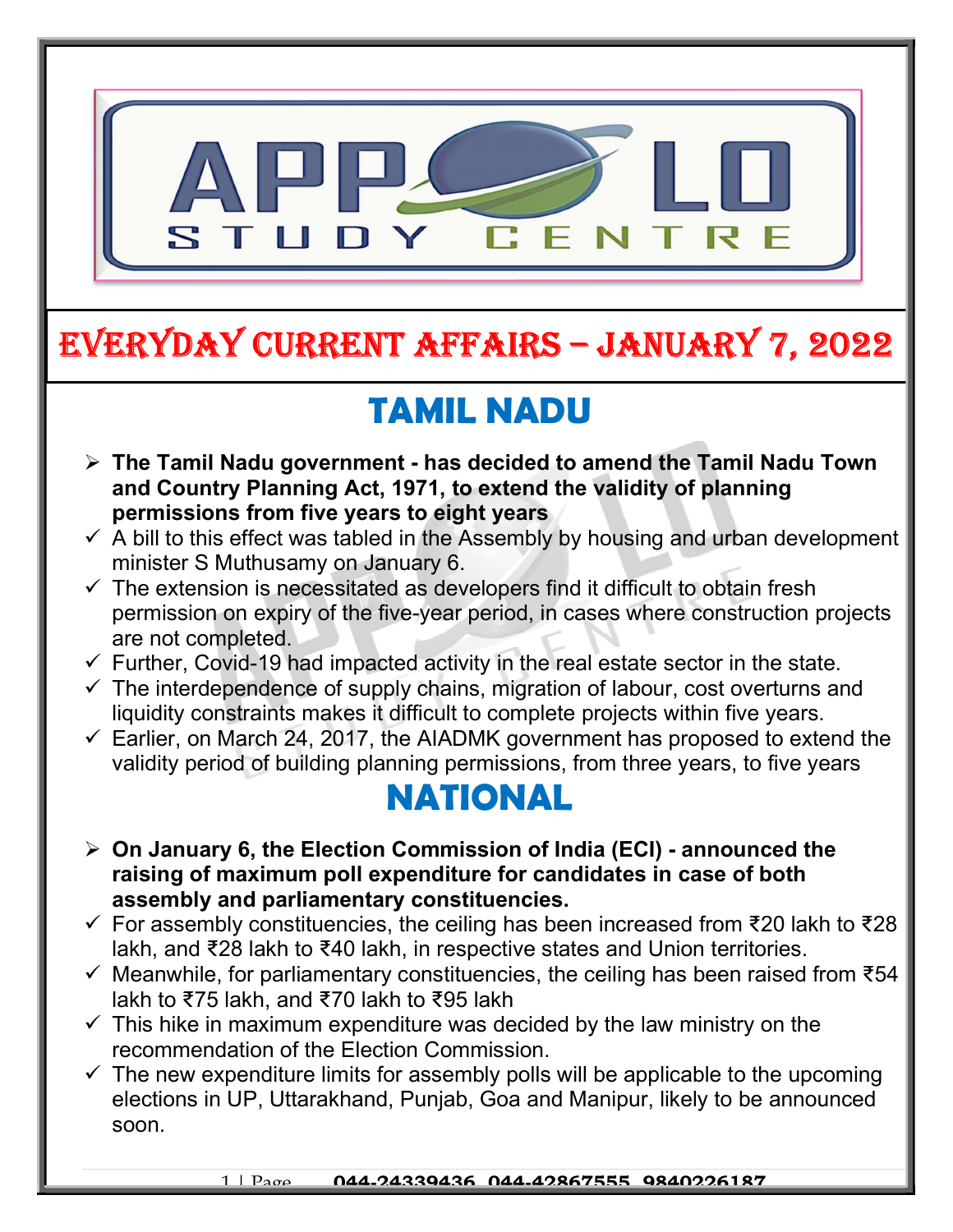- $\checkmark$  The limit was revised in view of the rise in cost inflation index and the size of the electorate between the last major revision in 2014 and 2021
- $\checkmark$  The last major revision in the election expenditure limit for candidates was carried out in 2014, which was further increased by 10% in 2020 for polls held during the pandemic
- $\checkmark$  The new expenditure limits will help the candidates meet the higher expenses on digital and mass-media campaigns in view of stricter Covid-related curbs as well as the additional spend on Covid safety material like sanitisers and masks.
- $\checkmark$  The expenditure revision for the Lok Sabha elections for bigger states has been raised from ₹70 lakh to ₹90 lakh.
- $\checkmark$  On the other hand, for small states, the revised expenditure limit increased from ₹54 lakh to ₹65 lakh
- $\checkmark$  In the case of states assembly election, the revised poll expenditure limit for candidates will now be ₹40 lakh for the larger states from ₹28 lakh.
- Candidates in smaller states will henceforth be able to spend a maximum of ₹28 lakh than the previous limit of ₹20 lakh.
- $\checkmark$  EC had set up a committee in 2020 to review the expenditure limits in view of the 12. 23% rise in cost inflation index from 240 in 2014-15 to 317 in 2021-22 and 32% increase in the number of electors from 834 million in 2014 to 936 million in 2021.
- $\checkmark$  The committee comprised retired IRS officer Harish Kumar, EC secretary general Umesh Sinha and senior deputy election commissioner Chandra Bhushan Kumar
- $\checkmark$  The committee heard political parties, chief electoral officers and election observers before making its recommendations that were accepted by EC.
- $\checkmark$  The law ministry notified the increased poll spending limits on January 6.

#### INTERNATIONAL

 $\triangleright$  Pakistan - has confirmed the appointment of the first female Supreme Court judge - Justice Ayesha Malik of the Lahore High Court - in the 75 years since the country's independence.



 $\checkmark$  The Judicial Commission of Pakistan (JCP) headed by Chief Justice Gulzar Ahmed approved the elevation of Justice Ayesha Malik by a majority of five votes against four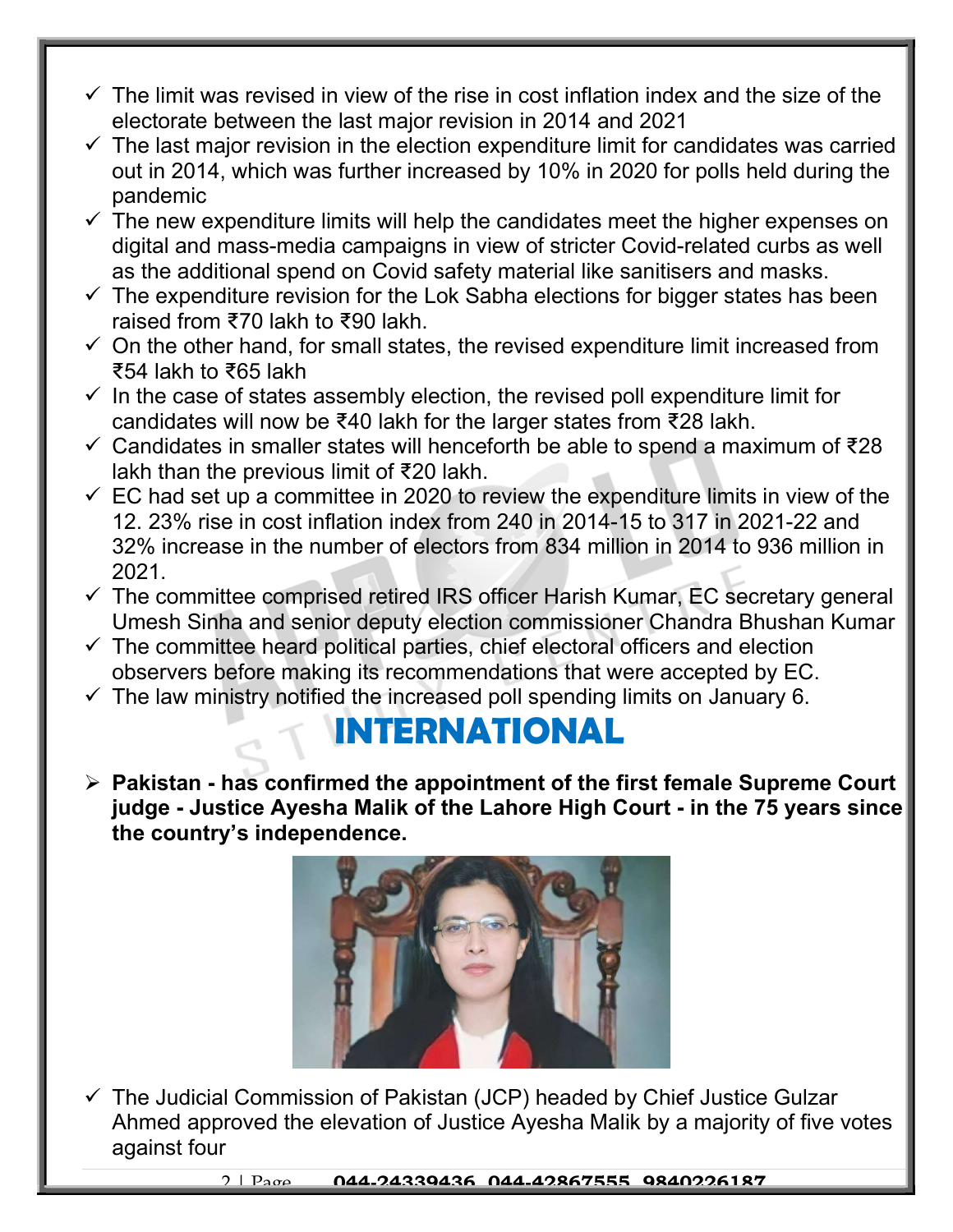- $\checkmark$  This was the second time the JCP held a meeting to decide on Justice Ayesha Malik's elevation.
- $\checkmark$  Her name was first taken up for discussion on September 9 last year but later rejected owing to a tie of four votes against four
- $\checkmark$  An LLM graduate from Harvard Law School, Justice Ayesha Malik was a partner at a leading corporate and commercial law firm before her elevation to the Lahore High Court as a judge in 2012.
- $\checkmark$  She is currently the fourth senior-most judge in the Lahore High Court
- $\checkmark$  If elevated to Pakistan's Supreme Court, Justice Ayesha Malik will serve as an Apex court judge until June 2031.
- $\checkmark$  Before retiring at the age of 65 in 2031, Justice Ayesha Malik will be the seniormost serving judge on Pakistan's Supreme Court and could even become the first woman Chief Justice of Pakistan
- $\checkmark$  Justice Ayesha Malik has decided on a number of key constitutional issues, including the declaration of assets in elections, payments to sugarcane growers, and the enforcement of international arbitration in Pakistan.

## SCIENCE, TECHNOLOGY & ENVIRONMENT

 $\triangleright$  'OmiSure' - becomes the first RT-PCR Kit approved by the Drugs Controller of India to detect Omicron variant of Covid-19



- $\checkmark$  The kit is manufactured by Tata Medical and Diagnostics in association with the Indian Council of Medical Research (ICMR)
- $\checkmark$  The test kit, having a test run time of 85 minutes, is compatible with all standard Real-Time PCR Machines
- $\checkmark$  The kit is now the only one used to confirm the Omicron variant in patients in India with its S-Gene Target Failure strategy
- $\checkmark$  The first target is based on S-gene dropout or S-gene target failure (SGTF), and the second target is based on S-gene mutation amplification (SGMA)
- $\checkmark$  The company has applied for a license with the Central Drugs Standard Control Organisation (CDSCO).
- $\checkmark$  Once the license is approved by the CDSCO, the kit will be manufactured by TATA MD at its Sriperumbudur facility in Tamil Nadu.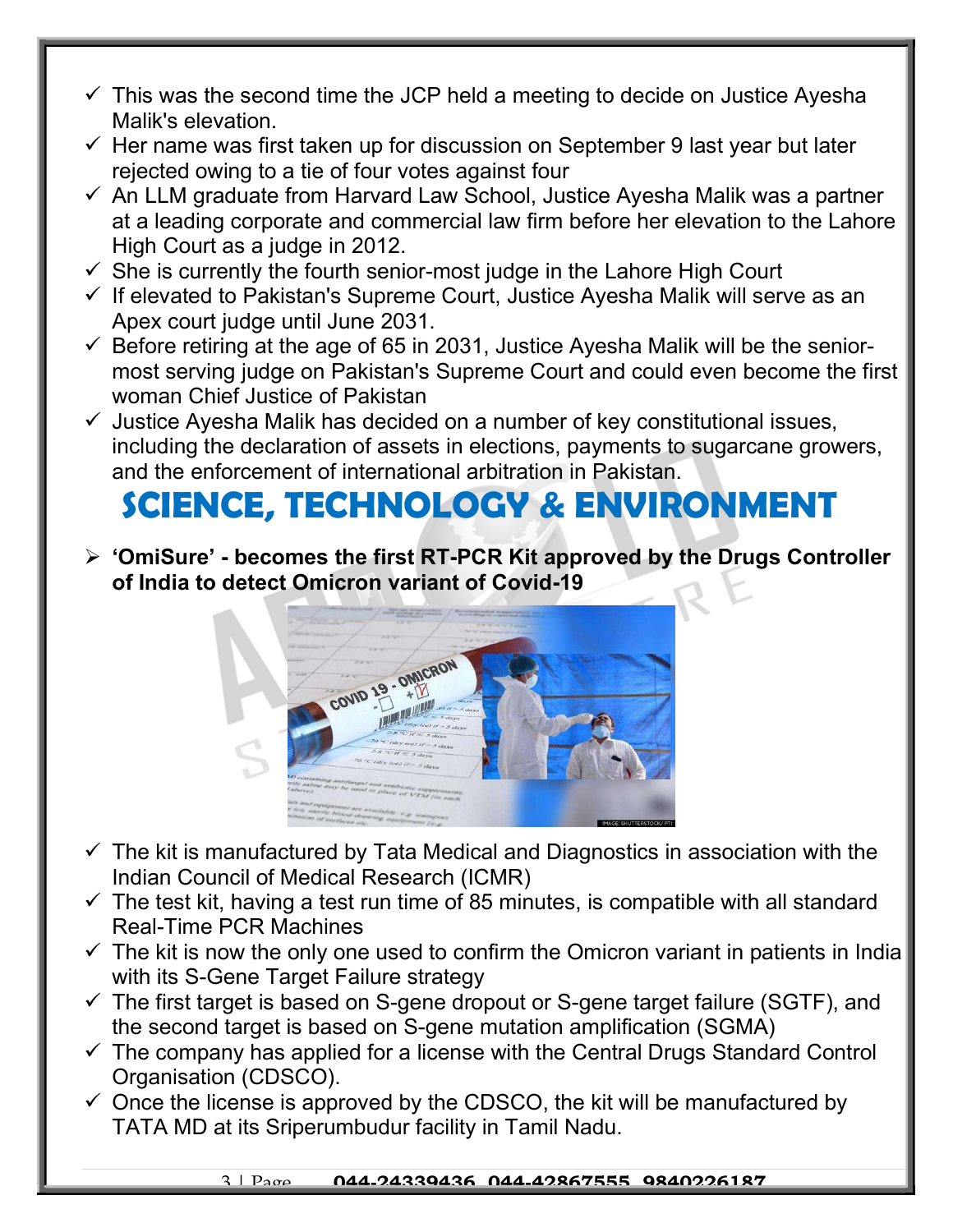- $\checkmark$  Currently the kit that is being used to detect the Omicron variant in India is developed by US-based scientific instrumentation company 'Thermo Fisher'
- $\checkmark$  It uses the S Gene Target Failure (SGTF) strategy to detect the variant.
- $\checkmark$  While government agencies procure standard RT-PCR kits for Rs 20-30 each, a SGTF-based Thermo Fisher kit costs them at least Rs 240

### ECONOMY

 $\triangleright$  Reliance Industries (RIL) - has raised \$4 billion in the biggest foreign currency bond sale by an Indian corporate.



- $\checkmark$  It had recently received board approval to raise up to \$5 billion in foreign bonds considering the low interest rate environment and to refinance existing borrowings.
- $\checkmark$  The bond issue was subscribed nearly three times with peak order book aggregating \$11.5 billion.
- $\checkmark$  The bonds were bought by investors from Asia (53%), America (33%) and Europe  $(14\%)$ .
- $\checkmark$  It was the largest foreign currency bond issuance from India, overtaking the earlier record set by energy major ONGC Videsh when it raised \$2.2 billion in dollars notes in 2014.
- $\checkmark$  Bharti Airtel had raised \$1. 25 billion in 2021, which was the biggest debt issue last year.
- $\checkmark$  RIL did not divulge the name of the subscribers of the bonds.
- $\checkmark$  The bonds will be listed on the Singapore Stock Exchange.

#### 4 | Page 044-24339436, 044-42867555, 9840226187